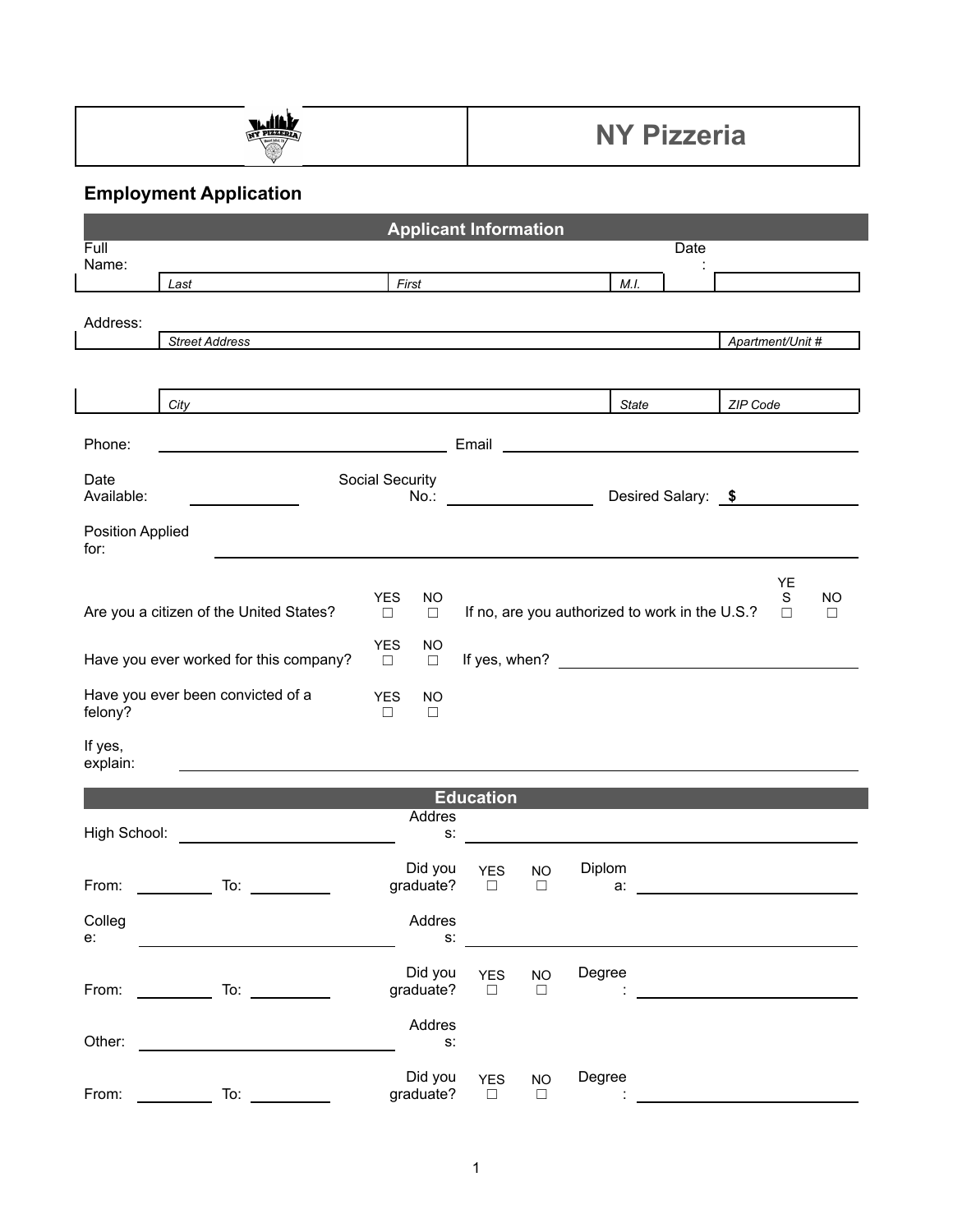## **References**

|                                                                                                            | Please list three professional references.                                                                            |                            |                     |                                                |    |  |
|------------------------------------------------------------------------------------------------------------|-----------------------------------------------------------------------------------------------------------------------|----------------------------|---------------------|------------------------------------------------|----|--|
| Full<br>Name:                                                                                              |                                                                                                                       |                            |                     | Relationship:                                  |    |  |
| Company                                                                                                    |                                                                                                                       |                            |                     |                                                |    |  |
|                                                                                                            |                                                                                                                       |                            |                     | Phone:                                         |    |  |
| Address:                                                                                                   |                                                                                                                       |                            |                     |                                                |    |  |
| Full                                                                                                       |                                                                                                                       |                            |                     |                                                |    |  |
| Name:                                                                                                      |                                                                                                                       |                            |                     | Relationship:                                  |    |  |
| Company                                                                                                    |                                                                                                                       |                            |                     | Phone:                                         |    |  |
| Address:                                                                                                   |                                                                                                                       |                            |                     |                                                |    |  |
| Full                                                                                                       |                                                                                                                       |                            |                     |                                                |    |  |
| Name:<br>Company                                                                                           |                                                                                                                       |                            |                     | Relationship:                                  |    |  |
|                                                                                                            |                                                                                                                       |                            |                     | Phone:                                         |    |  |
| Address:                                                                                                   |                                                                                                                       |                            |                     |                                                |    |  |
|                                                                                                            |                                                                                                                       | <b>Previous Employment</b> |                     |                                                |    |  |
| Company                                                                                                    |                                                                                                                       |                            |                     |                                                |    |  |
|                                                                                                            |                                                                                                                       |                            |                     | Phone:<br>Supervisor                           |    |  |
| Address:                                                                                                   |                                                                                                                       |                            |                     |                                                |    |  |
|                                                                                                            |                                                                                                                       | Starting                   |                     |                                                |    |  |
| Job Title:                                                                                                 |                                                                                                                       | Salary:<br>\$              |                     | Ending Salary:                                 | \$ |  |
| Responsibilitie<br>s:                                                                                      |                                                                                                                       |                            |                     |                                                |    |  |
|                                                                                                            | To                                                                                                                    |                            |                     |                                                |    |  |
| From:                                                                                                      |                                                                                                                       | Reason for Leaving:        |                     |                                                |    |  |
| reference?                                                                                                 | May we contact your previous supervisor for a                                                                         | <b>YES</b><br>$\Box$       | <b>NO</b><br>$\Box$ |                                                |    |  |
|                                                                                                            |                                                                                                                       |                            |                     |                                                |    |  |
| Company                                                                                                    |                                                                                                                       |                            |                     |                                                |    |  |
|                                                                                                            |                                                                                                                       |                            |                     | Phone:                                         |    |  |
| Address:                                                                                                   |                                                                                                                       |                            |                     | Supervisor                                     |    |  |
|                                                                                                            |                                                                                                                       | Starting                   |                     |                                                |    |  |
| Job Title:                                                                                                 | <u> 1989 - Andrea Aonaichte ann an t-Aonaichte ann an t-Aonaichte ann an t-Aonaichte ann an t-Aonaichte ann an t-</u> | Salary: \$                 |                     | Ending Salary: \$                              |    |  |
| Responsibilitie<br>s:                                                                                      |                                                                                                                       |                            |                     |                                                |    |  |
| From:                                                                                                      | To                                                                                                                    | Reason for Leaving: _      |                     | <u> 1980 - Jan Barbara Barbara, manazarta </u> |    |  |
| May we contact your previous supervisor for a<br><b>YES</b><br><b>NO</b><br>reference?<br>$\Box$<br>$\Box$ |                                                                                                                       |                            |                     |                                                |    |  |
|                                                                                                            |                                                                                                                       |                            |                     |                                                |    |  |
|                                                                                                            |                                                                                                                       |                            |                     |                                                |    |  |
|                                                                                                            |                                                                                                                       |                            |                     |                                                |    |  |